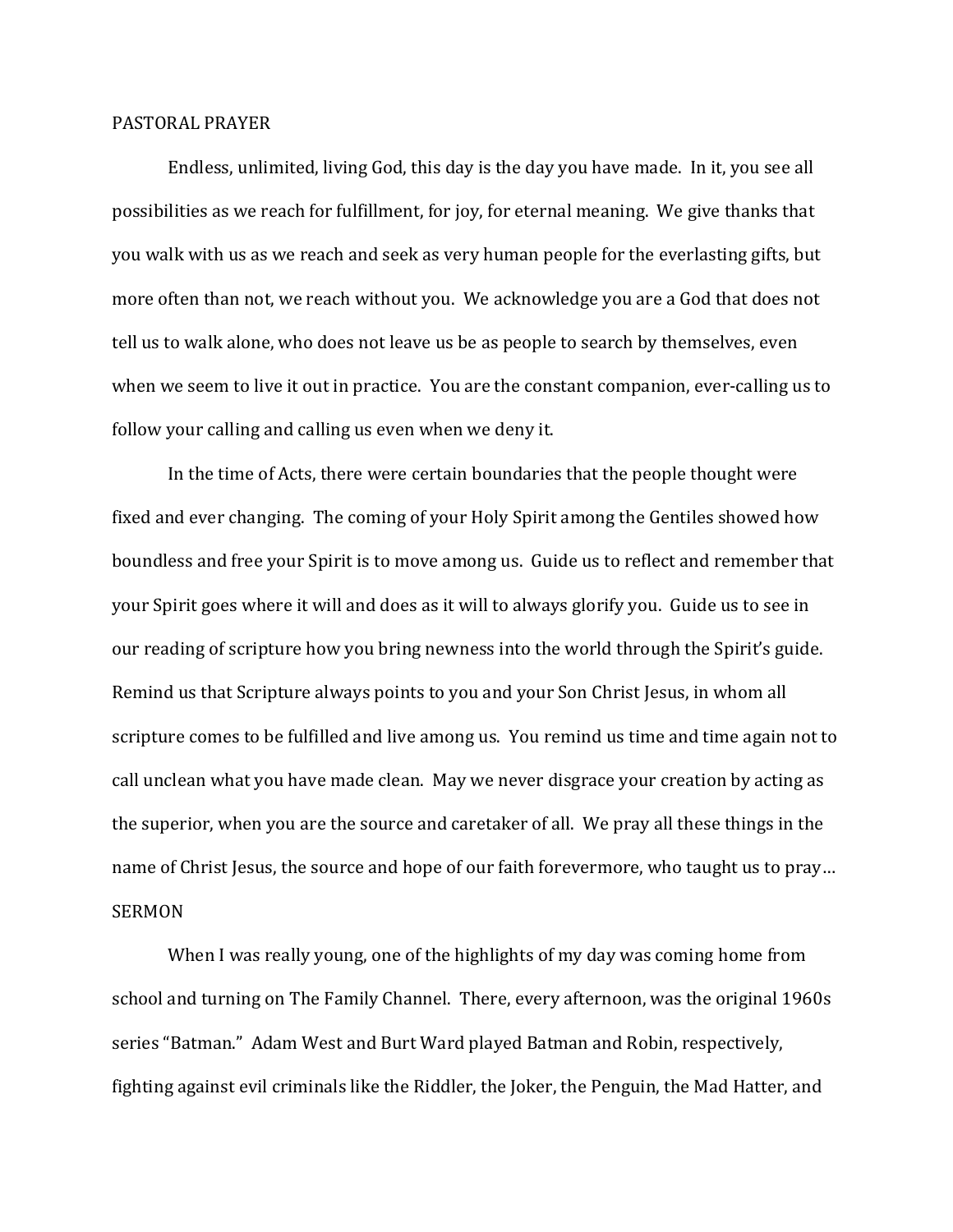so many more. I just thought it was the neatest thing on TV, and I was super excited to go to the store and see if there were any Batman action figures. I would play with them so much that they would easily break, so I'd have to get another one.

 Go forward, say 15 years, I managed to catch the 1960s Batman show on late at night. What I had remembered definitely wasn't the same anymore. Batman, once the coolest thing on TV, was now super-cheesy. The acting was, well, substandard, the fights seemed really contrived, and I could do nothing but laugh. Batman sounded more like someone who wanted to give you a cheesy sermon than the cool crime fighter I remembered. The villains were goofy and comical. It didn't have the same effect anymore.

 Some things fit for one time don't necessarily work for another. I grew up thinking the 1960s interpretation of Batman was pretty cool, but as I grew older, I became more interested in the complexities and questions raised by the new Dark Knight interpretation of Batman. What once was food for my growth became empty, and something else had to take its place. What works for one time doesn't always work for another time. It works with us; it works with the way that God interacts with us. We can never put God in a box, for when we do, we will be surprised. God can call out something that once as meaningful as now harmful. God can call what was once unclean clean. That leaves us with the necessity to keep open eyes and open ears to see how the Spirit moves. The Holy Spirit brought about significant change, and Peter was left reeling. Jesus spoke a new truth that seemed groundbreaking to those hearing it.

 Peter here seems like he's in a dilemma. He speaks about this special vision where he sees all these animals that were declared by the Levitical law to be unclean. That is, these animals should never be eaten. They were considered abhorrent. He needs to stay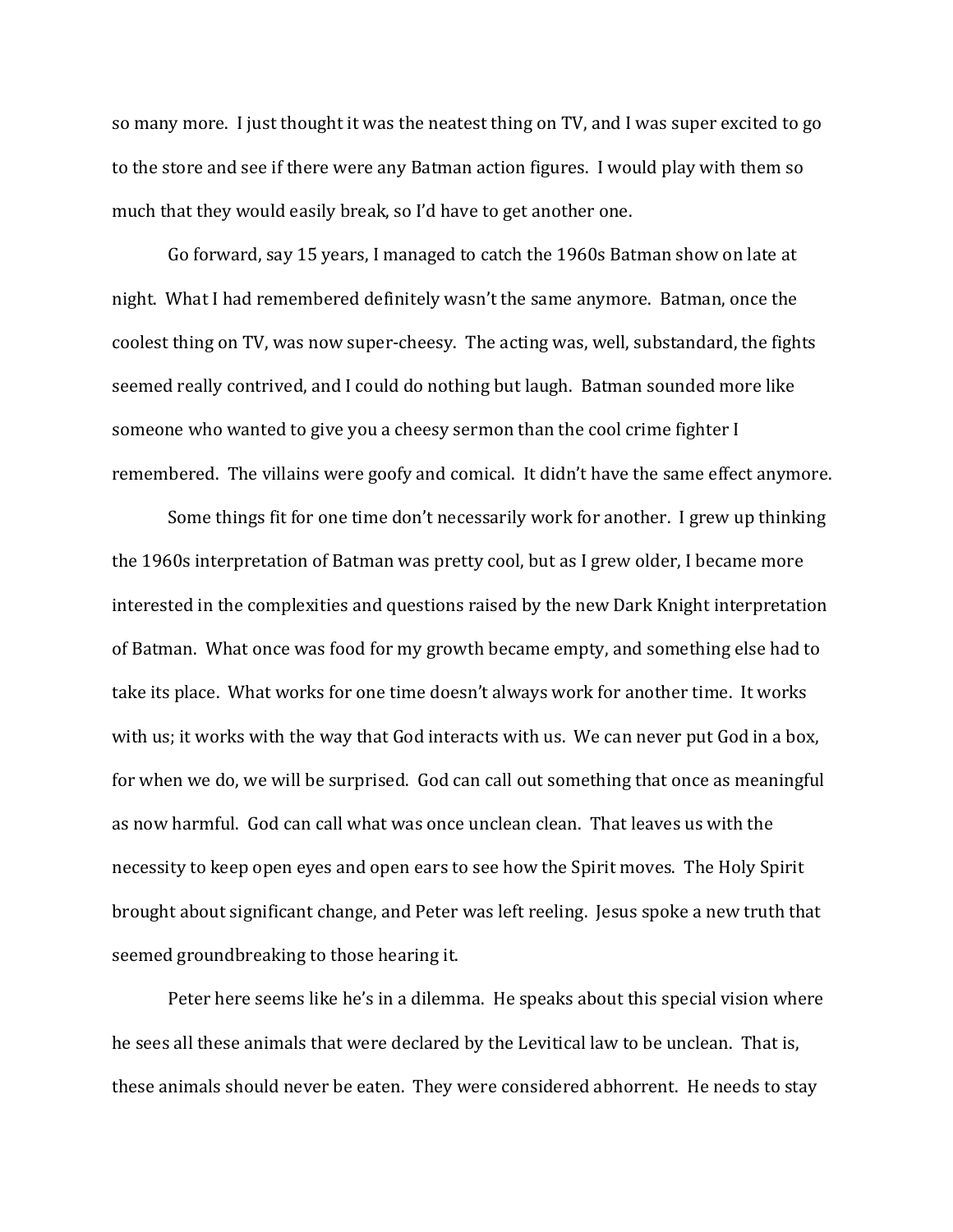away from them if he is to remain faithful to his understanding of religion. At the same time, he hears a voice, the voice of God, calling to him: "Get Up, Peter; kill and eat." He reacts as any faithful person would: "By no means, Lord" (which happens to be one of the most strong ways to say no in the Bible). "For nothing profane or unclean has ever entered my mouth." That's not good enough; the voice repeats itself. "Kill and eat." And a third time. Peter has had a profound experience of what is profane and what is not. And, it appears, his perspective must change. What we thought was unclean may not necessarily be so, and the Holy Spirit appears to be the driving force behind this change.

 This vision happens right after Peter preached to a man named Cornelius, a Roman Centurion. Peter recounts how he had this dream to his companions right before he met with Cornelius. God spoke to Cornelius and told him to seek out Peter. Peter had a choice: does he stick with his understanding of scripture or does he follow the calling of the living Spirit, who is speaking something new? He chooses the latter, and his companions in the faith agree: the Holy Spirit is doing something new, something unexpected. The Holy Spirit has come upon the Gentiles. The message and favor of God, which once was thought to be only among the Jews, is no longer the case. The Gospel has come to the Gentiles, and they can now fully accept it and be considered equally faithful with the Jews. To us, this is no big deal. We understand now that the Gospel is for all people, no matter what. To this audience, this is big, huge, game-changing news.

 This story and the story from the Gospel of Matthew go hand-in-hand. In Matthew, there is this strong push for what was thought to be right among the Pharisees. It was really important to what goes in your mouth; the scripture says so! The Pharisees get a bad reputation among Christians today, and quite unfairly, mind you. They did exactly what we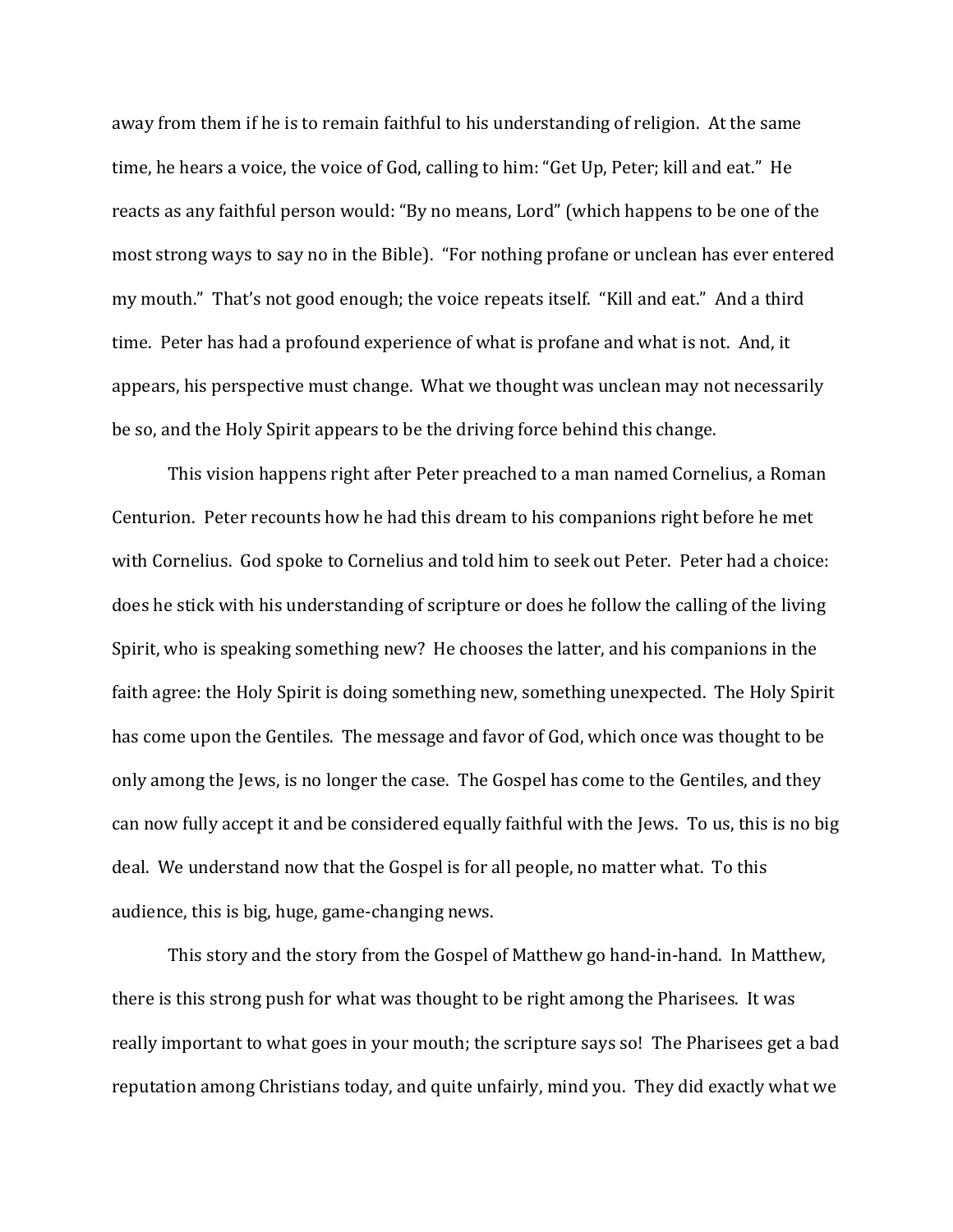would do today: if there's a challenge to what we think is true, they go back to Scripture to refute the argument. It's what we would consider right and faithful. On the other hand, they aren't just having a theological disagreement, they're arguing with Jesus. Jesus is saying that a wrote understanding of scripture is not enough. They want the word of the law, but they are denying the spirit of the law in that understanding. They are so fixed on what they understand from scripture, they forget that God is greater than the written words of scripture. Now a-days, it seems like absolute foolishness to argue against Jesus, but now we understand that he has something in his arsenal that the old understandings of the scriptures cannot stand up against: Jesus is the living Word.

 We have a new standard set here. Sometimes we equivocate the written scripture to the Living Christ, but Jesus himself is the living word. The bible is meant to guide us, but it does not exist in a vacuum. It was written in a certain time and a certain place, so it has certain details that only really apply to those certainties. Therefore, there are certain things we take from scripture and certain things we leave behind. There are statements in scripture that we recognize are nothing more than a part of that time. In Leviticus, it says it is improper for faithful people to wear clothing made of multiple fibers. If that's still the case, we are all sinners today. It also says in Leviticus 11 that whatever is in the sea that does not have scales and fins is an abomination and should not be eaten. Had shrimp lately? If we go strictly by Leviticus, then we are in the wrong when we eat shrimp. If that's the case, Catherine and I have multiple charges against us this last week. It says in the New Testament that we should have our heads covered when we go into worship. I'm seeing several sinners right now. If we judge exclusively by the scripture, then we are all sunk. But we do not live by scripture alone, just as we do not live by bread alone. We discern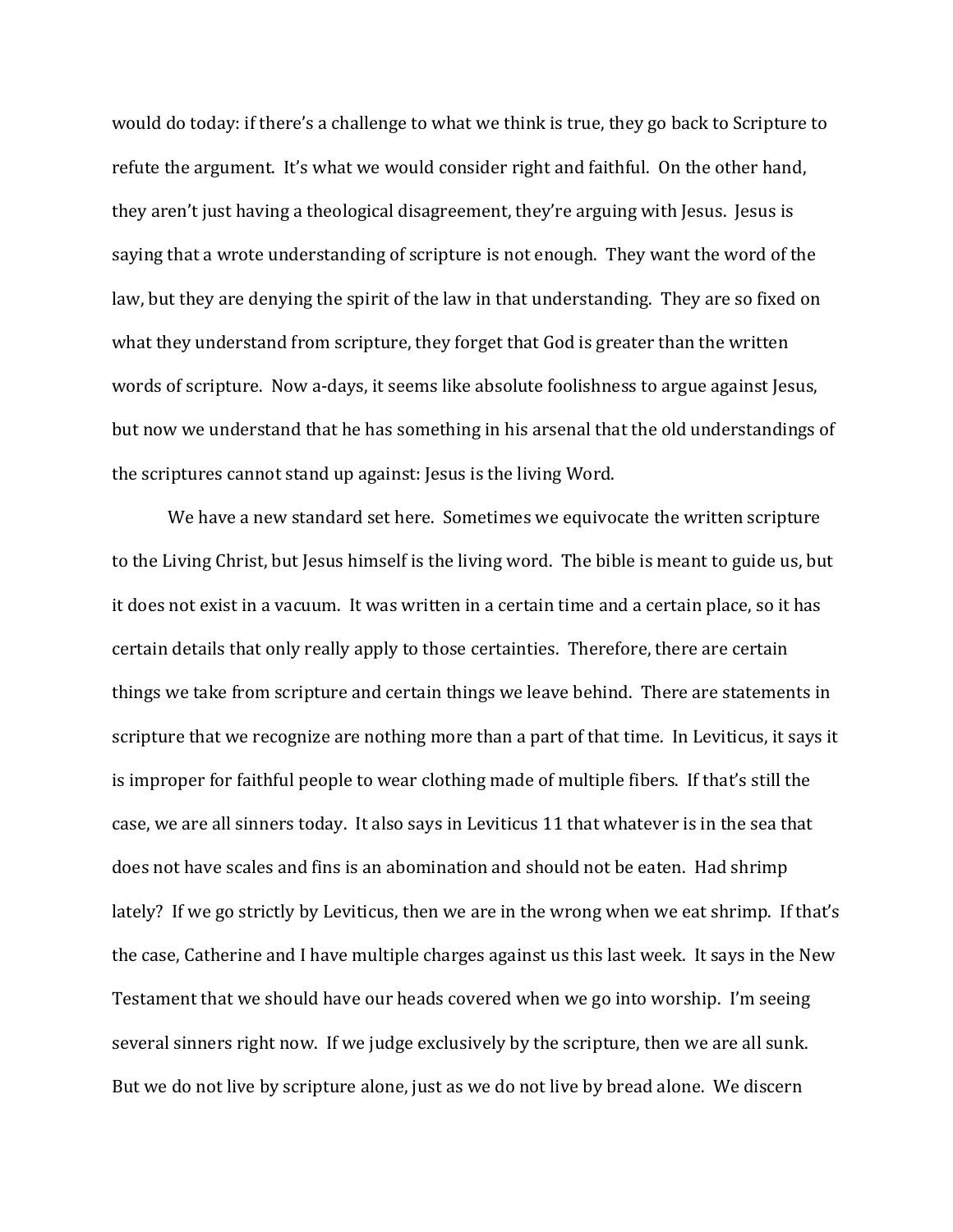scripture with the ongoing influence of the Spirit. What made the young church of Acts so dynamic is that they saw how the Spirit was speaking newness into the depths of Scripture. What was unclean by the words of scripture became clean by the cleansing life of the Holy Spirit.

 That leaves us with the ongoing question that we must ask ourselves continuously. What are we calling unclean that God calls clean? Sometimes we judge because that keeps us safe. Sometimes we judge because we are considering ourselves superior and worthy to judge others. What are we calling unclean that God calls clean? We consider ourselves naturally on God's side when we call ourselves Christian but sometimes act in ways that do not demonstrate the gospel. What are we calling unclean that God calls clean? People struggle daily to get a job and take care of their families, but while they can't get it done no matter how hard they try, the easy way to go is to say they are lazy. What we calling unclean that God calls clean? We want to despair in humanity's state when the two Boston Bombers struck, but what does humanity look like when we compare the two bombers to the hundreds of people that provided first response and generosity after the fact? What are we calling unclean that God calls clean? We call people guilty simply because they are standing trial so, therefore, must be guilty, but many we find vindicated later based on DNA evidence. What are we calling unclean that God calls clean? That is a startling and lifechanging question. Indeed, Peter experienced something new, when he realized that it doesn't matter what we say or what we do; it always comes down to the judgment of God. The Spirit comes to be a guide that breathes newness into everything and sometimes shows we are calling unclean what God is calling clean. I'm human, I don't always live up to my own expectations and standards, but because of this simple fact, I'm called to leave